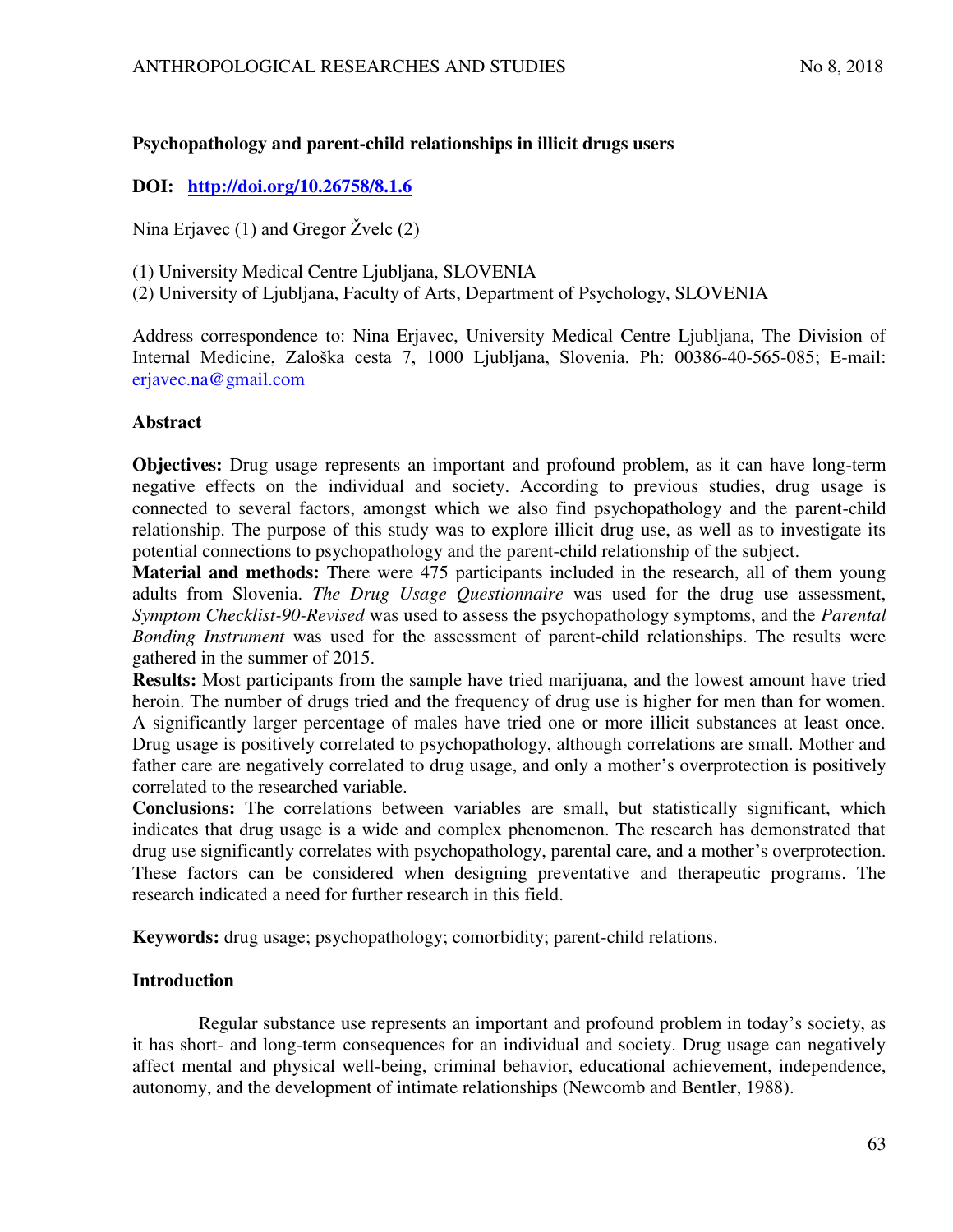Drug users vary in their drug use patterns, types of used drug, the effect of drugs on their functioning, general personal adaptability, and the presence of personal or family problems. Drug use is not a uni-dimensional problem and is manifested in a wide spectrum of problems. The definition and classification of drug use is a complex challenge (Carr, 2006).

## *The question of causality*

Most researchers agree that there are complex mechanisms present, not simple linear functions, and that those mechanisms are not sufficiently explored (Demetrovics, 2009). There is an ongoing debate among professionals about the timeline of the emergence of drug use and psychopathology. There are four hypotheses regarding the timeline: 1) drug use can be interpreted as a symptom of some other psychiatric disorder; 2) drug use is developed as a coping mechanism for a psychiatric disorder (self-medication); 3) a psychiatric disorder is developed as a consequence of drug use; and 4) both drug use and psychiatric disorder are parallel processes and emerge from shared etiological factors (Strakowski and DelBello, 2000; Verheul, 2001). However, these four explanations of relations between drug use and psychopathology are not the only ones possible. It is also likely that one disorder develops first, increases risk factors, and contributes to the development of a second disorder (Demetrovics, 2009). None of the models can explain the phenomenon of comorbidity by itself. In some cases, the connections between one substance and a mental disorder can be better explained by one model, and in the case of a different substance and disorder, a different model is more appropriate (Demetrovics, 2009). Several variables are involved in drug use, both hard and soft drugs. For example, alcohol consumption tends to be quite high especially among men, in peer groups, in the case of those who have problems to socialize and correlates with some accentuated personality traits: Demonstrativeness, Hyper-perseverance, Uncontrollability, Hyperthymia, Cyclothymia, Exaltation (Rada and Ispas, 2016).

## *Comorbidity of drug usage and psychiatric disorders*

The combination of psychoactive substance use and mental disorder leads to worsened prognosis both in youth and adults, so the problem of comorbidity is often researched in drug use/abuse studies (Demetrovics, 2009).

Comorbidity of substance use and other psychiatric disorders is pretty common, as seen in a lot of studies. Lai and Sitharthan (2012) found a significant correlation between drug use and psychopathology, both general psychopathology and the six most common disorders (anxiety, bipolar affective disorder, major depression, personality disorders, severe stress, and schizophrenia). Lev-Ran, Le Foll, McKenzie, and Rehm (2008) found that persons with mental disorders are 10 times more likely to use marijuana than persons without mental disorders, and that prevalence of marijuana use gets higher with the number of psychiatric diagnoses. They found that 79% of all people with lifelong psychiatric disorders have a comorbid disorder. High prevalence of psychiatric comorbidity (67.1%) was also observed in young heroin users (Rodriguez-Llera et al., 2006). The most frequent comorbid disorders in heroin users are anti-social personality disorder (32.9%), borderline personality disorder (22.1%), and major depressive disorder (17.4%). Sareen et al. (2006) found significant connections between anxiety disorders and cocaine, stimulants, hallucinogens, and heroin use. Comorbidity was the highest for panic disorder and hallucinogens use. The use of these drugs also correlates with specific phobias, agoraphobia, generalized anxiety disorder and posttraumatic stress disorder. A total of 20.1% of the patients diagnosed with bipolar disorder and 10.9% of patients diagnosed with depressive disorder also have comorbid substance use disorder (Nesvag, 2015). Horwood et al. (2012) found an important linear connection between the frequency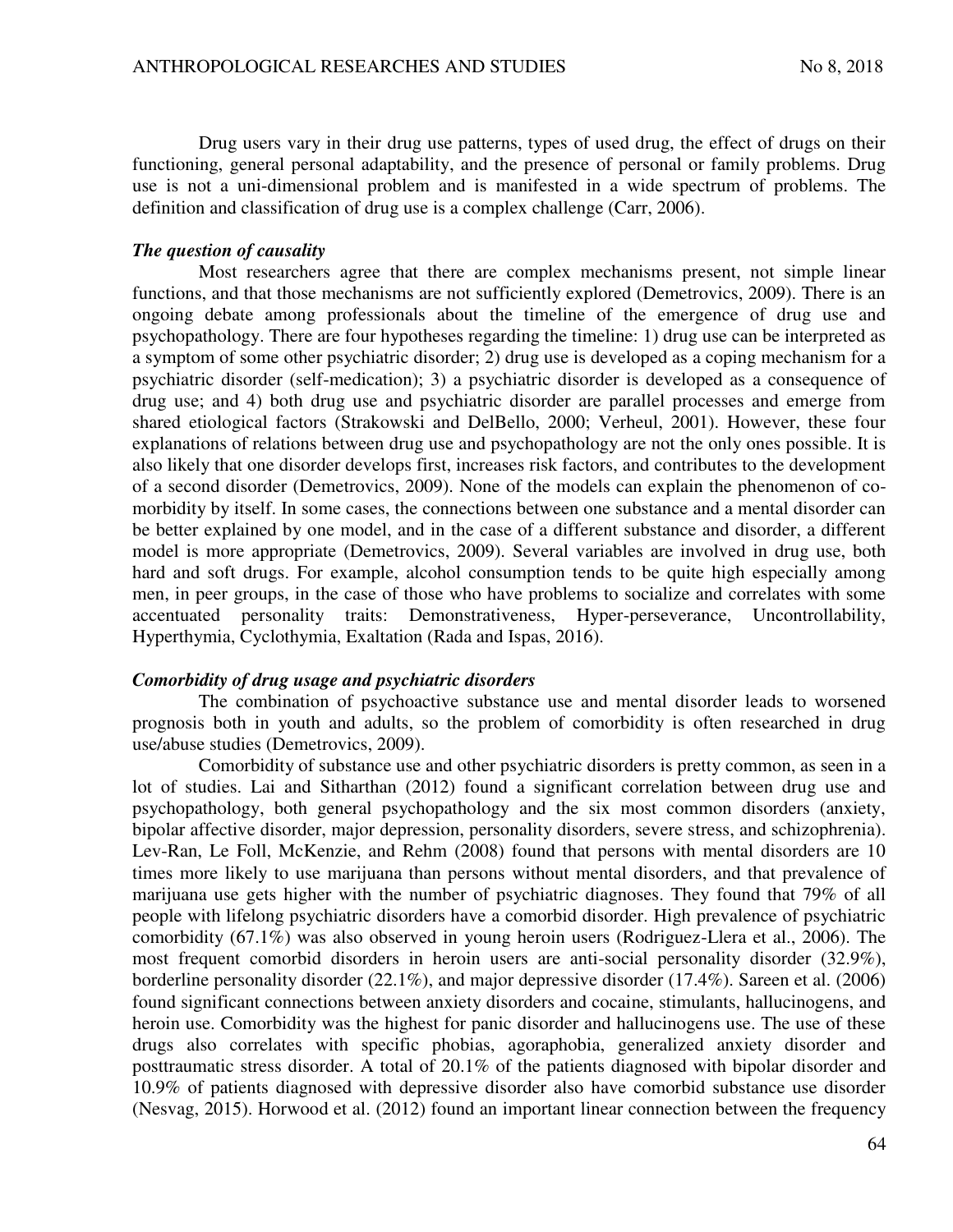of marijuana use and the severity of depressive symptoms. Higher marijuana use is connected with a higher severity of depressive symptoms. Ringen et al. (2008a) compared the severity of drug use in patients during the remission phase of a psychotic disorder with the general population sample and found that life-long drug use is significantly higher in psychotic patients than in the general population. This is typical for all drugs, but the biggest difference was found in lifelong amphetamine and cocaine use. Ringen et al. (2008b) found a significant positive connection between the amount of illicit drugs taken at the moment and the severity of psychiatric symptoms in schizophrenia.

As we can see, illicit drug usage is correlated with different psychiatric disorders and comorbidity of substance use disorders, and other psychiatric disorders are pretty common.

## *Parental bonding and substance use*

Parker et al. (1979) identified four types of parenting that differ by parental overprotection and care. The dimension of care relates to parental warmth against coldness and rejection. The dimension of overprotection describes psychological control against psychological autonomy. Optimal parenting (high care, low overprotection) is a protective factor against substance use (Jurcik, Moulding and Naujokaitis, 2013).

Research shows that extremely overprotective and un-supportive, and also not well-defined parenting full of conflicts are connected to substance use and abuse in young people (Rhodes et al., 2003). Kandel, Kessler, and Margulies (1978) found an important connection between the lack of closeness with parents and a higher probability of substance use. In contrast, a positive family life with an open, trusting, and caring relationship with parents is a factor that protects or delays experimenting with illicit drugs and problematic substance use (Stoker and Swadi, 1990). King and Chassin (2004) showed that parental support is correlated with up to 50% less risk for the development of substance abuse.

## *Research problem and hypothesis*

This study aims to explore the connections between three well-studied but not entirely understood psychological phenomenon: substance use/abuse, psychopathology, and parental bonding on a Slovenian sample.

We predict that general and specific substance abuse will correlate positively with different psychopathological symptoms. Furthermore, we predict that parental care will correlate negatively with substance use, whereas parental overprotection will correlate positively.

## **Material and methods**

#### *Participants*

The study was applied via e-questionnaire and participants from the general public were randomly invited via social media by exposure to researcher's posts about the study, via web portal DrogArt, and via e-mail to members of Society of psychology students at the University of Ljubljana. The invitation clearly stated the aim of the study and that everybody of age 18 to 35 can participate. Data were collected during the summer of 2015.

The total of participants was 475 people, with 137 (28.8%) males and 337 females (71.2%). Age range: 12.5% aged from 18 to 20, 60.1% 20 to 25, 18.1% 25 to 30, and 9.3% 30 to 35.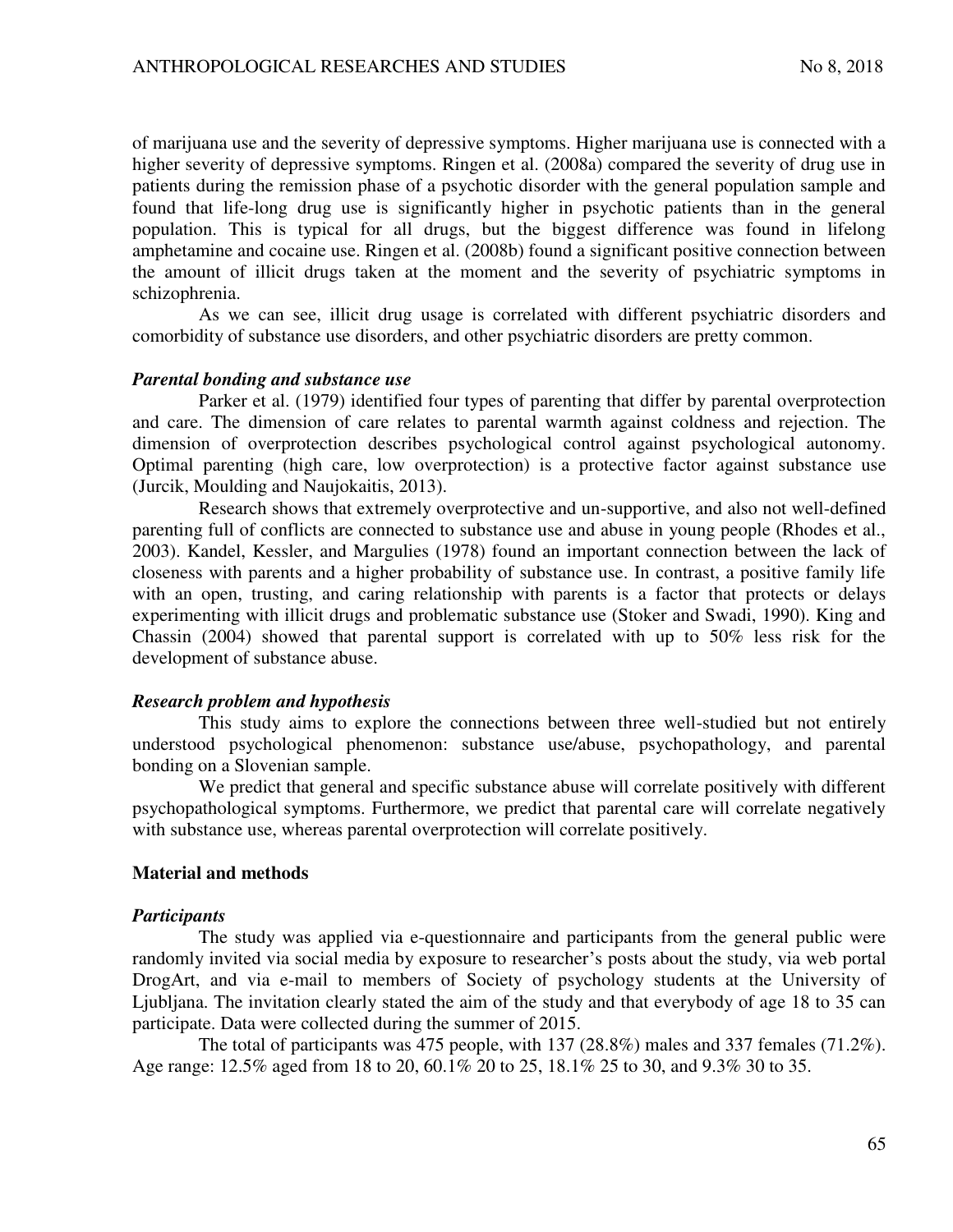#### *Instruments*

Substance Use Questionnaire: For the needs of this study, DrogArt's Mefedron Use Questionaire was adapted. Participants answered questions about drug use: whether or not they use illicit substances, which substance they use (options: marijuana/hashish, cocaine, heroin/other opioid, natural hallucinogens, synthetic hallucinogens, ecstasy, and amphetamines). They also had an option to write other drugs they use which were not on the list. Next, they had to check how often the drug is used.

Symptom Checklist-90-Revised: As a measure of psychopathology, Symptom Checklist-90-Revised by Derogatis (1992; Pearson Clinical, 2017) was used. The test is composed of 90 items that are distributed over nine scales (somatization, obsessive-compulsive, interpersonal sensitivity, depression, anxiety, hostility, phobic anxiety, paranoid ideation, and psychoticism).The test also measures the global indicator of distress with the Global Severity Index - GSI (Pearson Clinical, 2017). Participants have to respond to statements about symptoms or general welfare on a scale ranging from 0 (it didn't burden me at all) to 4 (it burdened me a lot). Most people need 12 to 15 minutes to complete it (Pearson Clinical, 2017). The test can be used for evaluating psychopathology on different populations, from a healthy population to patients with a physical illness or psychiatric patients (Pearson Clinical, 2017). Alfa coefficients in our sample ranged from .8 for phobic anxiety to .92 for depression.

Parental Bonding Instrument: The authors of the questionnaire are Parker, Tupling, and Brown (1979). It was translated into Slovenian by Maša and Gregor Žvelc (M. Žvelc, 2006). The Parental Bonding Instrument is a self-assessment questionnaire measuring parental bonding in the first 16 years of life. It consists of 25 items which are completed separately for the relationship with the mother and for the relationship with the father. It measures the basic dimensions of parenting: parental care and parental overprotection. Parental care refers to a loving relationship, warmth, support, and interest in the child. In contrast to the care dimension are rejection and indifference. The dimension of parental overprotection refers to tying the child to oneself, encouraging dependency, overprotection, and having too much control over the child. The opposite is described by encouraging autonomy and independence (Parker, 1979). The alpha coefficients in our sample were .92 for maternal care, .95 for paternal care, .91 for maternal overprotection, and .88 for paternal overprotection.

## *Procedure*

Participants first answered demographic questions about gender, age, and the questions about substance use. Then, they completed Symptom Checklist-90-revised and the Parental Bonding Instrument.

The collected data was first processed in Excel, and then in SPSS. The reliability of the entire test battery was very high, but the data was not distributed normally, so non-parametric statistical tests had to be used.

#### **Results**

Table 1 shows data regarding general drug use. We can see that the majority of the participants have tried marijuana, but that the usage of other drugs is a lot lower. By its use, ecstasy is next, and then amphetamines, natural hallucinogens, cocaine, synthetic hallucinogens, and other drugs. Heroin was used by the fewest people in the sample. Concerning specific drugs, heroin use is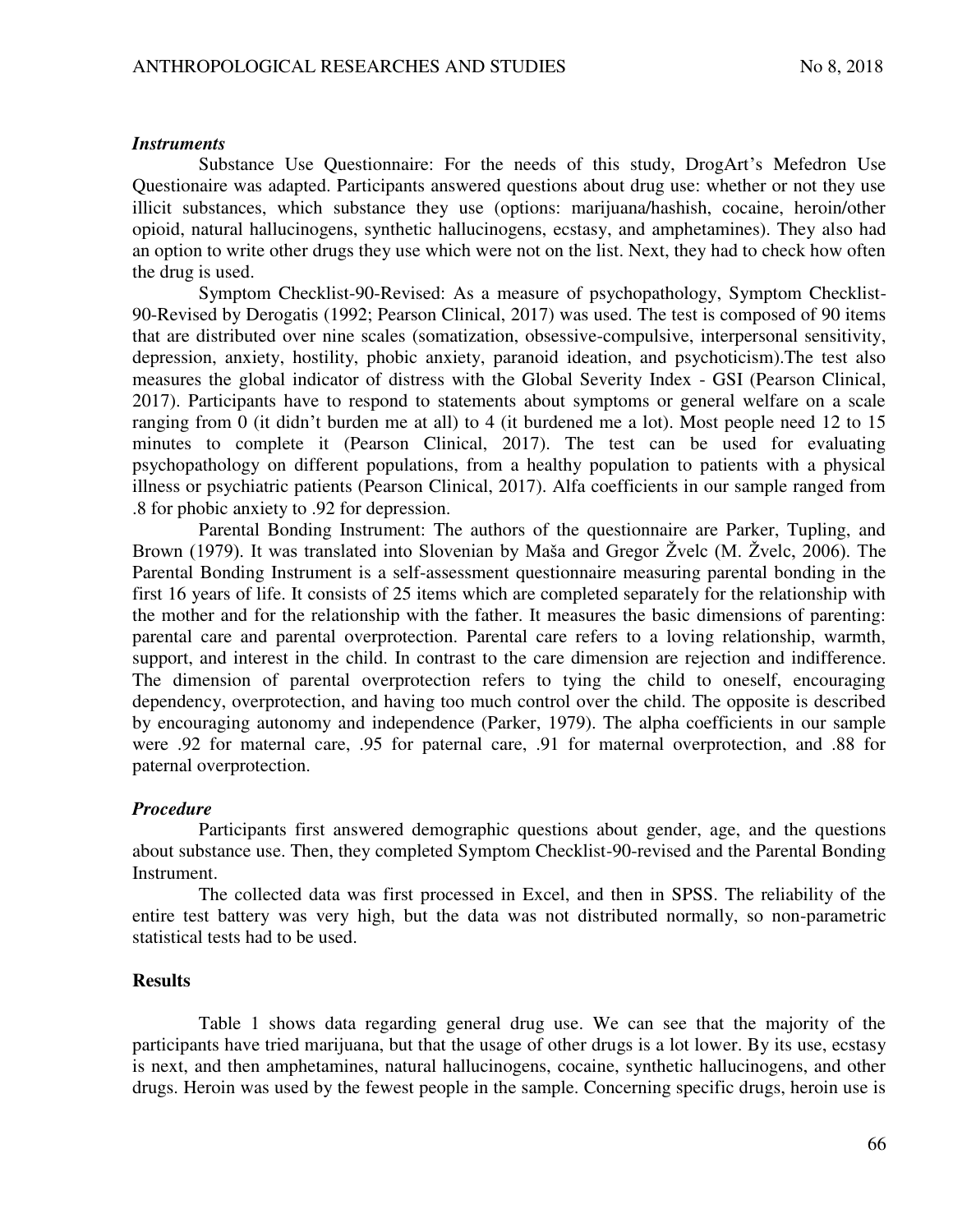the only one where there are no differences between genders. Other drugs have been tried by a significantly higher percentage of men than women.

|                                            | Table 1. Number, percent of participants, and gender differences regarding usage of listed |
|--------------------------------------------|--------------------------------------------------------------------------------------------|
| drug at some point in a participant's life |                                                                                            |

|                         | $N(\%)$    | Gender         | $\%$           | Df           | $H^2$  | $\boldsymbol{p}$ |
|-------------------------|------------|----------------|----------------|--------------|--------|------------------|
| Marijuana               | 384 (80.8) | M              | 91             | $\mathbf{1}$ | 11.367 | .001             |
|                         |            | F              | 77             |              |        |                  |
| Cocaine                 | 139 (29.3) | M              | 47             | $\mathbf{1}$ | 25.541 | .000             |
|                         |            | $\overline{F}$ | 23             |              |        |                  |
| Heroine                 | 25(5.3)    | M              | 8              | $\mathbf{1}$ | 2.873  | .112             |
|                         |            | $\overline{F}$ | $\overline{4}$ |              |        |                  |
| Natural hallucinogens   | 144 (30.3) | M              | 47             | $\mathbf{1}$ | 24.049 | .000             |
|                         |            | $\mathbf{F}$   | 24             |              |        |                  |
| Synthetic hallucinogens | 75(15.8)   | $\mathbf M$    | 26             | $\mathbf{1}$ | 13.497 | .000             |
|                         |            | $\mathbf F$    | 12             |              |        |                  |
| Ecstasy                 | 177(37.3)  | $\mathbf{M}$   | 52             | $\mathbf{1}$ | 15.338 | .000             |
|                         |            | $\mathbf F$    | 32             |              |        |                  |
| Amphetamine             | 158 (33.3) | M              | 50             | $\mathbf{1}$ | 20.772 | .000             |
|                         |            | $\mathbf F$    | 28             |              |        |                  |
| Other drugs             | 45(9,5)    | M              | 13             | $\mathbf{1}$ | 2.99   | .118             |
|                         |            | ${\bf F}$      | 8              |              |        |                  |

## **Table 2. Frequency of general drug use**

|                          |    | $\%$ |
|--------------------------|----|------|
| Never                    | 96 | 20.2 |
| I stopped using it       | 85 | 17.9 |
| Less than once a year    | 29 | 6.1  |
| Once a year              | 20 | 4.2  |
| A couple of times a year | 87 | 18.3 |
| Once a month             | 22 | 4.6  |
| 2-3 times a month        | 32 | 6.7  |
| Once a week              | 19 | 4.0  |
| A couple of times a week | 47 | 9.9  |
| Daily                    | 17 | 3.6  |
| A couple of times a day  | 21 | 4.4  |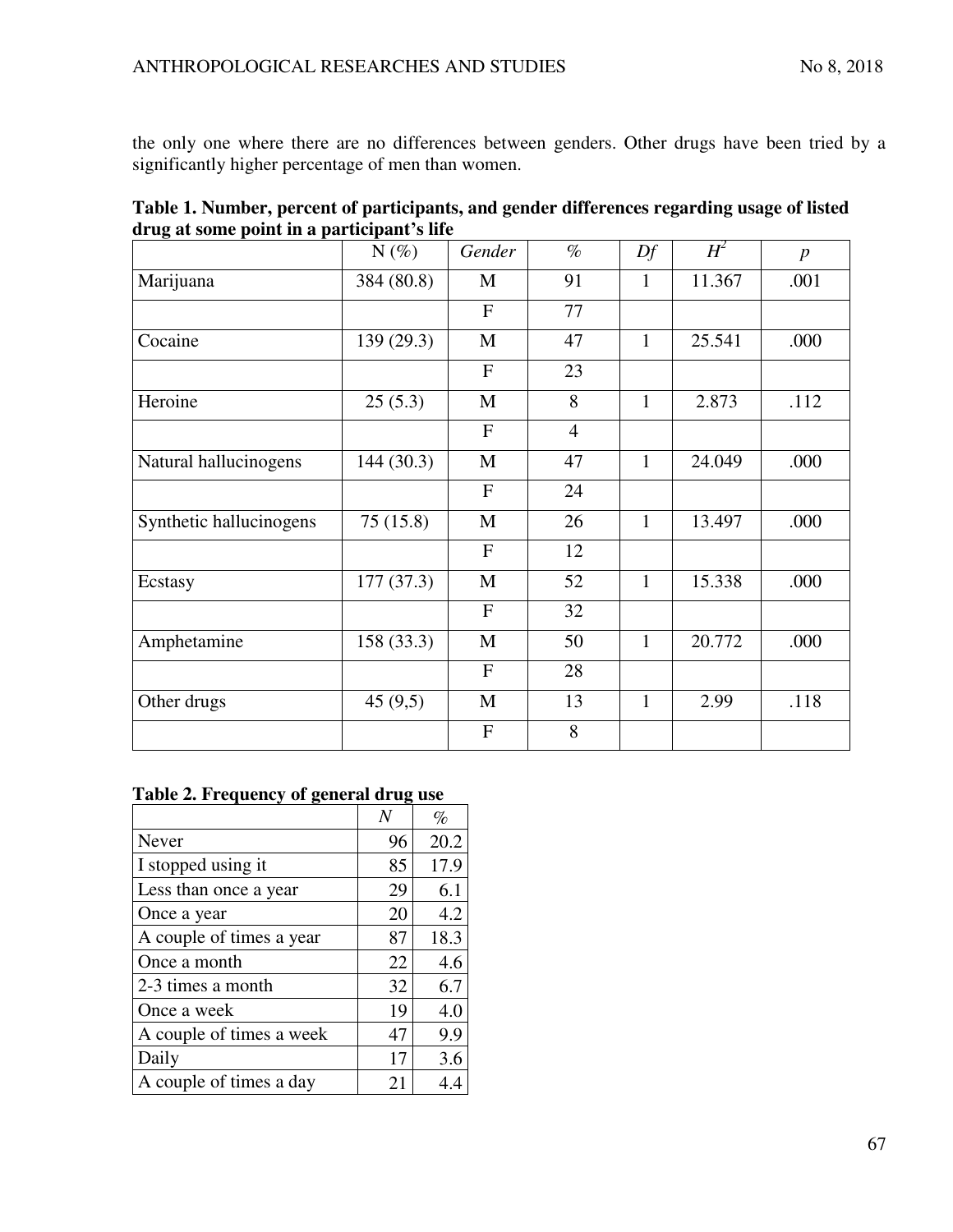Table 2 shows the frequency of general drug use. One-fifth of the sample has never tried drugs, but a very similar percentage of the sample has stopped their drug abuse and uses drugs a couple of times a year. There are some differences concerning gender. There are 91% of at least one-time drug users among men, and  $77\%$  among women (H2=12,558; df=1; p<.001; w=.17; 1 $β = .95$ ).

The frequency of general drug use is significantly correlated to some psychopathological symptoms (Table 3). The correlations with obsessive-compulsive symptoms, anxiety, phobic anxiety, paranoid ideation, psychoticism, and the Global Severity Index are low but statistically significant. The correlation with obsessive-compulsive symptoms is the highest, and the correlation with psychoticism follows. Table 3 shows that the use of different substances correlates with different psychopathological symptoms in a similar fashion as the frequency of general drug use. The frequency of amphetamine use correlates with most psychopathology symptoms, and the correlations are the highest. However, we have to interpret the results carefully, because it seems that the use of heroin does not correlate with psychopathology. When we look at the sample, we see that there are so few heroin users that we cannot draw conclusions from these results regarding heroin use. The frequency of use of all drugs (except heroin) correlates with obsessive-compulsive symptoms, and most are correlated to psychotic symptoms.

|             | General<br>substance<br>use |          |          |          | Natural<br>Marijuana   Cocaine   Heroine   hallucino-<br>gens | Synthetic<br>hallucino-<br>genes | Ecstasy   | Amphe-<br>tamines |
|-------------|-----------------------------|----------|----------|----------|---------------------------------------------------------------|----------------------------------|-----------|-------------------|
| SOM         | .060                        | .036     | .066     | $-0.016$ | $-.001$                                                       | $-.025$                          | .031      | .045              |
| $O-C$       | $.186***$                   | $.164**$ | $.140**$ | .017     | $.113*$                                                       | $.093*$                          | $.184**$  | .198**            |
| $I-S$       | .074                        | .062     | .032     | $-.018$  | .022                                                          | .006                             | .079      | $.108*$           |
| <b>DEP</b>  | .082                        | .069     | .053     | $-.003$  | .029                                                          | .025                             | $.100*$   | $.106*$           |
| <b>ANX</b>  | $.109*$                     | .090     | $.115*$  | .021     | .046                                                          | 066                              | .091      | $.135***$         |
| <b>HOS</b>  | .060                        | .041     | .087     | .020     | .018                                                          | .035                             | .072      | $.109*$           |
| <b>PHOB</b> | $.095^*$                    | .087     | $.115*$  | .039     | $.121*$                                                       | .085                             | $.111*$   | $.126**$          |
| <b>PAR</b>  | $.150^{***}$                | $.132**$ | $.140**$ | .057     | .084                                                          | .053                             | $.135***$ | $.139**$          |
| <b>PSY</b>  | $.168$ <sup>**</sup>        | $.153**$ | $.102*$  | .058     | $.103*$                                                       | .087                             | $.133**$  | $.141**$          |
| <b>GSI</b>  | $.101*$                     | .082     | $.104*$  | .013     | .062                                                          | .008                             | .093      | $.139**$          |

**Table 3. Correlations between the frequency of substance use and psychopathology scales on Symptom Checklist-90-Revised** 

*Note.* SOM = somatisation;  $O-C =$  obsessive-compulsive;  $I-S =$  interpersonal sensitivity;  $DEP =$  depression;  $ANX =$ anxiety; HOS = hostility; PHOB = phobic anxiety; PAR = paranoid ideation; PSY = psychoticism; GSI = Global Severity Index.  $*p < .01$ ;  $*p < .05$ . Spearman's ρ.

Table 4 shows correlations between parental bonding and the frequency of drug use. The correlations between general drug use frequency and parental care are negative and statistically significant, but small. This means that participants who had warmer, more caring relationships with parents use drugs less frequently than participants with parents who were rejective and indifferent. Participants with mothers who were warm and caring, use amphetamines, ecstasy, marijuana, and cocaine less frequently. Paternal care correlates negatively to ecstasy, cocaine, amphetamine, and marijuana use frequency. All the correlations are small.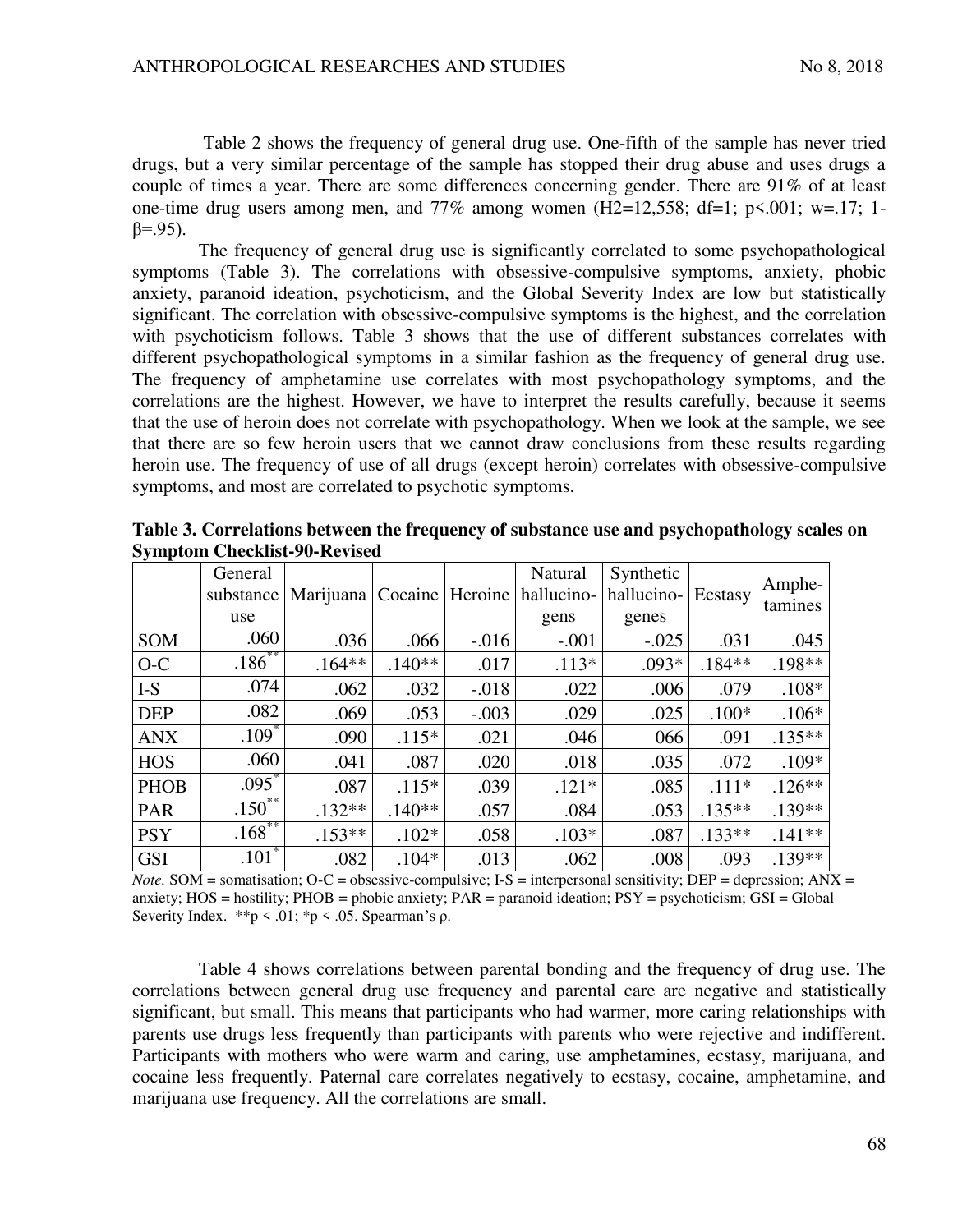The correlation between parental overprotection and general drug use frequency is statistically significant only in the case of maternal overprotection and not paternal overprotection (Table 4). This means that participants with mothers who were overprotective, controlling, and encouraged dependency, use drugs more frequently than people with mothers who encouraged autonomy and independence. However, paternal overprotection is not correlated with general drug use frequency. The use of amphetamines, marijuana, cocaine, and ecstasy is more frequent with participants whose mothers were more overprotective and encouraged dependence, than with participants whose mothers encouraged independence. All the correlations are small. Paternal overprotection is positively correlated only with amphetamine and ecstasy use.

|                         |           | Parental care | Parental overprotection |          |  |
|-------------------------|-----------|---------------|-------------------------|----------|--|
|                         | Mother    | Father        | Mother                  | Father   |  |
| General drug use        | $-.162**$ | $-.146**$     | $.178**$                | .04      |  |
| Marijuana               | $-.147**$ | $-.131**$     | $.163**$                | .03      |  |
| Cocaine                 | $-148**$  | $-144**$      | $.136**$                | .08      |  |
| Heroin                  | $-.07$    | $-.04$        | .10                     | .06      |  |
| Natural hallucinogens   | $-0.06$   | $-.07$        | .08                     | .01      |  |
| Synthetic hallucinogens | $-.09$    | $-.04$        | .08                     | $-.01$   |  |
| Ecstasy                 | $-175**$  | $-.172**$     | $.129*$                 | $.097*$  |  |
| Amphetamines            | $-182**$  | $-.132**$     | $.176**$                | $.126**$ |  |

**Table 4. Correlation between parental bonding and drug use frequency** 

*Note. \*\*p < .01; \*p < .05.* Spearman's ρ.

## **Discussions**

Concerning the demographic data, the results showed that drug use varies by gender. A significantly larger percentage of males have tried one or more illicit substances at least once, and significantly more men have tried all of the listed drugs except heroin, where the sample was too small to draw any conclusions. Recent studies show that respecting the values of participants in such scientific research is an essential condition, to the detriment of obtaining some spectacular results (Baciu and Pungă, 2017). These findings are consistent with previous studies showing that men use drugs more frequently than women (Newcomb et al., 2014).

It was expected that drug use would correlate significantly to psychopathology. The results showed small, but significant connections between drug use and psychopathology both in general drug use and use of specific drugs. This is consistent with previous studies, where it was found that psychiatric symptoms are more common in populations with substance use problems than with healthy populations (Lai and Sitharthan, 2012; Lev-Ran, Le Foll, McKenzie, and Rehm, 2008; Rodriguez-Llera et al., 2006; Sareen et al., 2006, etc.). The correlations were small, which can be explained by the sample, which was non-clinical. Demetrovics (2009) found that the prevalence of comorbidity is a lot higher in clinical than non-clinical samples. He also found a connection between drug use and psychotic symptoms, which was confirmed in this study, where a correlation between drug use (general and specific) and psychoticism and paranoid ideation was found. Other studies discovered connections between substance use and anxiety disorders (Sareen et al., 2006), which is consistent with our findings of small correlations between general and specific drug use and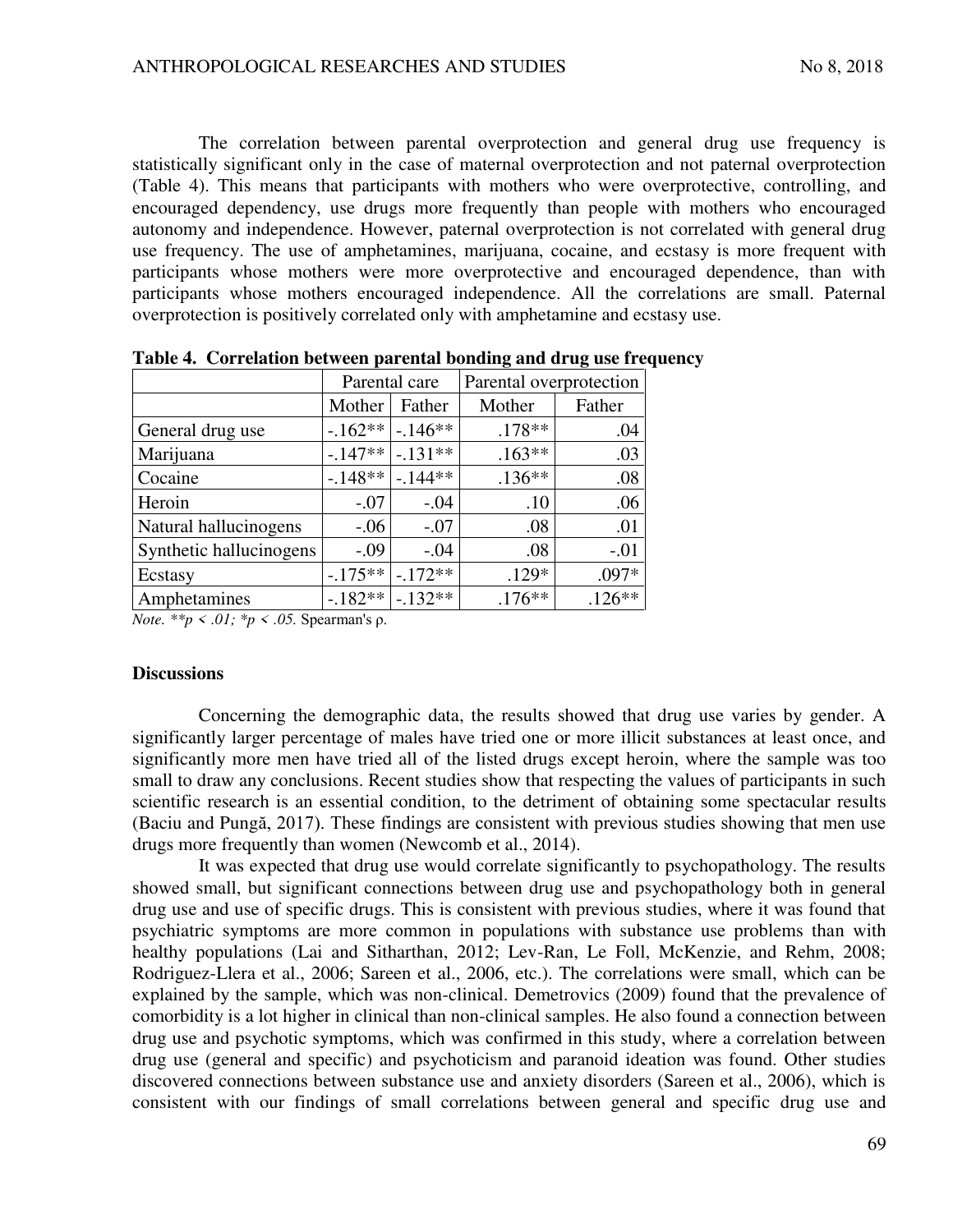obsessive-compulsive, anxiety, and phobic anxiety symptoms. Connections between general drug use and specific drug use with depressive symptoms have been found. This is consistent with findings of Neswag et al. (2015), who found high comorbidity of substance use in a sample with bipolar disorder and depression.

The correlations can be explained by different theories. Psychopathology could be a consequence of substance use, as drugs can cause epigenetic changes in the brain, which alter the memory functions, executive functions, cognition, behavior, and lower the worth of natural, nondrug related awards (Madras, 2012). Conversely, drug use can also be a form of self-medication of different psychopathological symptoms (Wurmser, 1974; Khantzian, 1985, 1997). Subclinical substance use and negative emotional symptoms can contribute to the development of each other (Valentiner et al., 2004). The connections can also be explained by shared etiological factors that make psychopathology and substance use parallel processes (Demetrovics, 2009).

Based on the literature, we expected correlations between parental bonding and substance use, and the results partially confirmed our predictions. Higher drug use frequency correlates negatively with parental care. Participants, whose mother and father had a more loving relationship, helped them when needed and expressed interest in them, and used illicit substances less frequently than participants whose parents rejected them. Lack of parental care was positively correlated with the frequency of stimulant and marijuana use. Kandel, Kessler and Margulies (1978) got similar results in their study: unsupportive parenting styles are connected with substance use and abuse of young people. Stoker and Swaldy (1990) marked a caring relationship as a protective factor, which protects from or delays drug use.

Maternal overprotection correlates positively with more frequent drug use, but paternal overprotection has no connection to general drug use. Maternal overprotection is correlated to more frequent use of stimulants and marijuana, paternal overprotection correlates only to use of amphetamines and ecstasy. Correlations between highly overprotective parenting and higher substance use were also found in previous studies (Rhodes, 2003).

The results can be explained by various theories. From a psychodynamic point of view, people with substance use problems often had disturbed early object relations (Woollcott, 1981; Johnson, 1993; Krystall, 1993). Drug use can be seen as compensation for lack of quality interpersonal experience (Žvelc, 2011). By Ackard et al. (2006), a quality child-parent relationship is connected to lower risk for development of a substance use problem. Allen and Land (1999) have found that young people, who have a better relationship with their parents, turn to them for information, and they internalize their advice, most likely even concerning drug use.

## **Conclusions**

This study includes a rather large sample of young people. We sampled people who don't use drugs, some recreational drug users, and even regular drug users, which helped to highlight the problem of substance abuse among young people in Slovenia. We got some interesting information about the popularity of drug use. Marijuana is by far the most used drug in the sample, and heroin the least. We have discovered differences concerning gender, as men have tried more drugs than women on average. Significant correlations between psychopathology and the frequency of drug use were found. Higher results on psychopathology scales are positively correlated with the frequency of general and specific drug use; the first hypothesis was confirmed. Significant correlations between parental bonding and frequency of drug use were also found. Both maternal and paternal care are negatively correlated with drug use, but only maternal overprotection is positively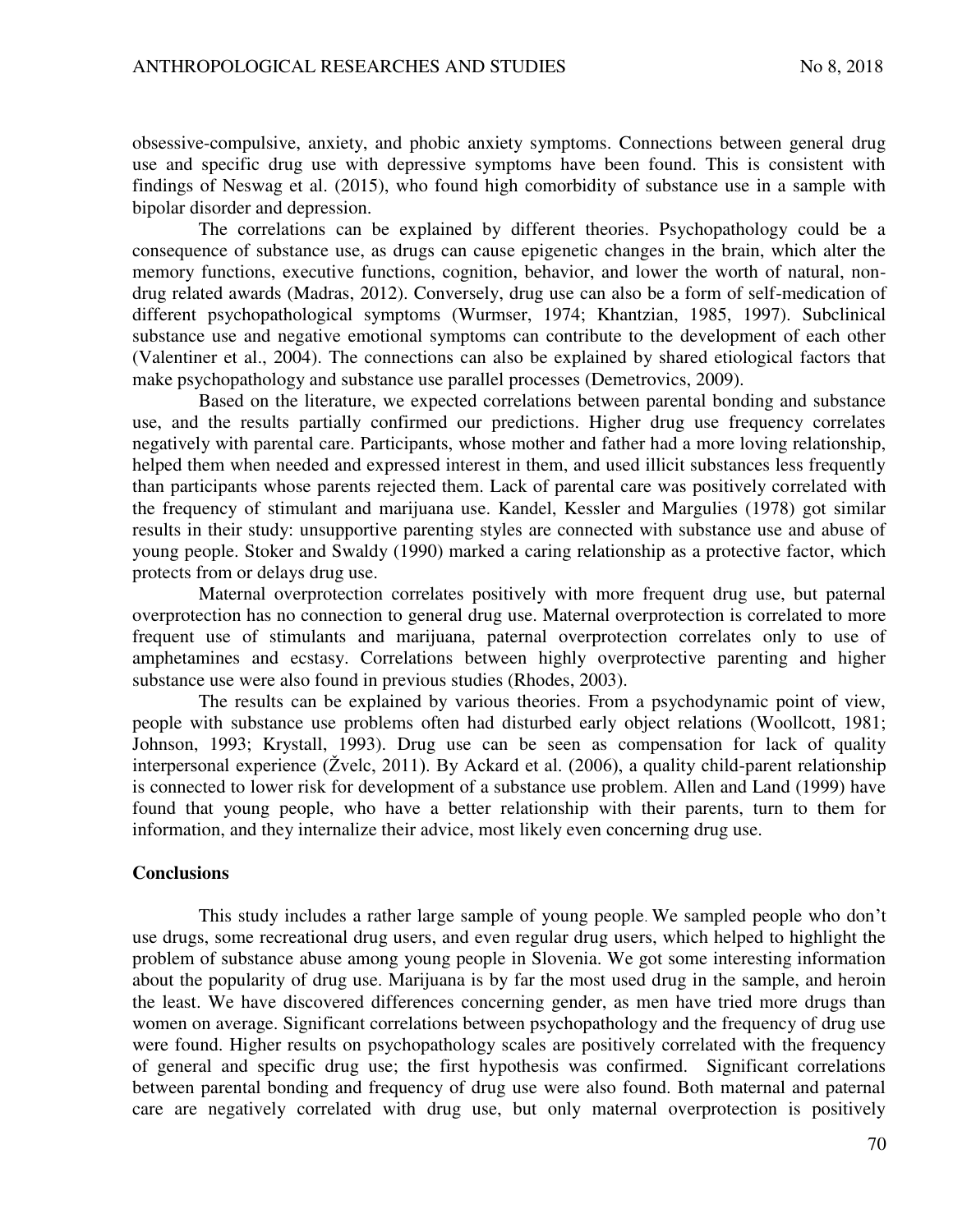correlated to drug use, so the second hypothesis was partially confirmed. Research findings may be useful for designing preventative and therapeutic programs. It is important to consider comorbidity when dealing with different mental disorders. We need to be cautious about the presence of other mental disorders when working with drug users and about drug use when we are working with other psychiatric illness.

The study had some shortcomings which could be eliminated in future studies. Most are concerned with the sample, which is not representative for the Slovenian population. The results were gathered via web survey on social media, and via a website which is mainly visited by drug users that seek help or information, so the sample is specific. Furthermore, there are a lot more women included than men. Even though the sample is pretty big, the groups of some specific drug users were too small to draw any conclusions. The samples of specific drug users should be bigger in future studies. The frequency of drug use and whether or not a person has used a certain drug was used as a criterion. This may not be the best criterion for drug use, so in future studies, criteria like the amount of consumed substance or simultaneous consumption of various substances could be used. The study should be repeated on a clinical sample of people with substance abuse diagnosis and people with other psychiatric diagnoses, and be compared to a general, non-clinical sample.

## **References**

- 1. Ackard, D., Neumark-Sztainer, D., Story, M., and Perry, C., 2006. Parent-Child Connectedness and Behavioral and Emotional Health among Adolescents. *American Journal of Preventive Medicine*, [online] 30(1), pp.59-66. Available at: National and University Library website, Ljubljana, Slovenia. [<http://dx.doi.org.nukweb.nuk.uni-lj.si/10.1016/j.amepre.2005.09.013>](http://dx.doi.org.nukweb.nuk.uni-lj.si/10.1016/j.amepre.2005.09.013) [Accessed 13 June 2017].
- 2. Allen, J. and Land, D., 1999. Attachment in adolescence. In: J. Cassidy, P.R. Shaver, eds. *Handbook of attachment: Theory, research, and clinical applications*. New York, NY, US: Guilford Press. pp.319-335
- 3. Baciu, A., Pungă, A., 2017. Ethical implications of a quantitative study that analyzes the drug consumers from a Bucharest neighborhood*. Romanian Journal of Legal Medicine,* 25(1), pp.113-119. DOI: 10.4323/rjlm.2017.113
- 4. Carr, A., 2006. *The Handbook of Child and Adolescent Clinical Psychology: A Contextual Approach,* 2nd Edition. New York, NY, US: Routledge/Taylor and Francis Group.
- 5. Demetrovics, Z., 2009. Co-morbidity of drug addiction: An analysis of epidemiological data and possible etiological models. *Addiction Research and Theory*, [online] 17(4), pp.420-431. Available at: National and University Library website, Ljubljana, Slovenia. [<http://web.b.ebscohost.com.nukweb.nuk.uni-lj.si>](http://web.b.ebscohost.com.nukweb.nuk.uni-lj.si/) [Accessed 4 June 2017].
- 6. Derogatis, L.R., 2017. Symptom Checklist-90-Revised (SCL-90-R®). Available at: [<http://www.pearsonclinical.com/psychology/products/100000645/symptom-checklist-90](http://www.pearsonclinical.com/psychology/products/100000645/symptom-checklist-90-revised-scl-90-r.html) [revised-scl-90-r.html#tab-details>](http://www.pearsonclinical.com/psychology/products/100000645/symptom-checklist-90-revised-scl-90-r.html) [Accessed 30 June 2017].
- 7. Horwood, L., Fergusson, D., Coffey, C., Patton, G., Tait, R., Smart, D., Letcher, P., Silins, E., and Hutchinson, D., 2012. Cannabis and depression: an integrative data analysis of four Australasian cohorts. *Drug and Alcohol Dependence*, [online] 126(3), pp.369-378. Available at: National and University Library website, Ljubljana, Slovenia. [<http://web.b.ebscohost.com.nukweb.nuk.uni-lj.si>](http://web.b.ebscohost.com.nukweb.nuk.uni-lj.si/) [Accessed 28 June 2017].
- 8. Johnson, B., 1993. A developmental model of addictions, and its relationship to the twelve step program of Alcoholics Anonymous. *Journal of Substance Abuse Treatment*, 10(1), pp.23-30.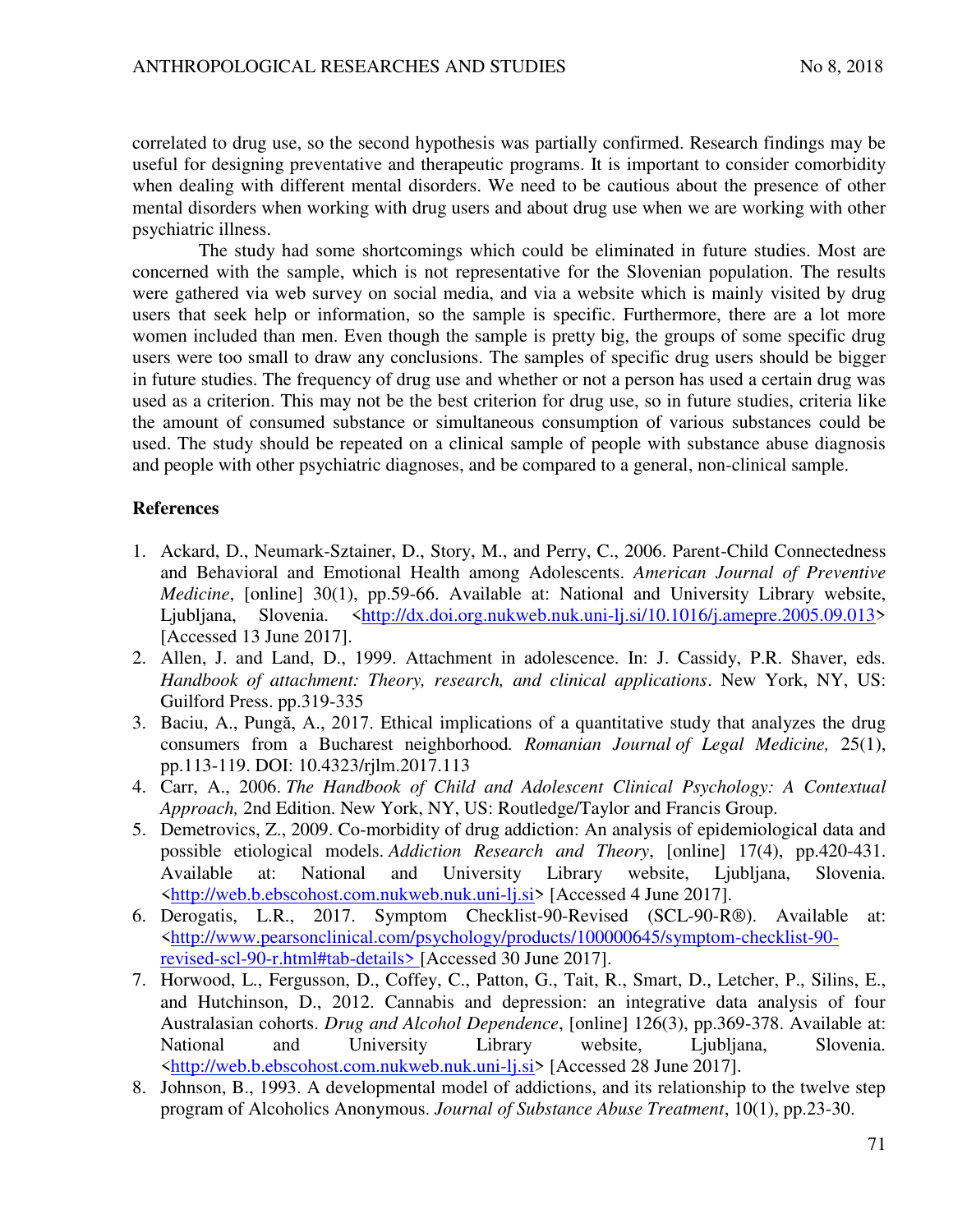- 9. Jurcik, T., Moulding, R. and Naujokaitis, E., 2013. How do drug and alcohol use relate to parental bonding and risk perception in university students? *Journal of Substance Use*, [online] 18(4), pp.254-261. Available at: National and University Library website, Ljubljana, Slovenia. [<http://web.b.ebscohost.com.nukweb.nuk.uni-lj.si>](http://web.b.ebscohost.com.nukweb.nuk.uni-lj.si/) [Accessed 13 June 2017].
- 10. Kandel, D., Kessler, R. and Margulies, R., 1978. Antecedents of adolescent initiation into stages of drug use: A developmental analysis. *Journal of Youth and Adolescence*, [online] 7(1), pp.13- 40. Available at: National and University Library website, Ljubljana, Slovenia. [<http://web.b.ebscohost.com.nukweb.nuk.uni-lj.si>](http://web.b.ebscohost.com.nukweb.nuk.uni-lj.si/) [Accessed 28 June 2017].
- 11. Khantzian, E. J., 1985. The self-medication hypothesis of addictive disorders: focus on heroin and cocaine dependence. *The American Journal of Psychiatry*, 142(11), pp.1259-1264.
- 12. Khantzian, E. J., 1997. The self-medication hypothesis of substance use disorders: reconsideration and recent applications. *Harvard Review of Psychiatry,* 4(5), pp.231-244.
- 13. King, K., and Chassin, L., 2004. Mediating and moderated effects of adolescent behavioral undercontrol and parenting in the prediction of drug use disorders in emerging adulthood. *Psychology of Addictive Behaviors: Journal of The Society of Psychologists in Addictive Behaviors*, [online] 18(3), pp.239-249. Available at: National and University Library website, Ljubljana, Slovenia. [<http://web.b.ebscohost.com.nukweb.nuk.uni-lj.si>](http://web.b.ebscohost.com.nukweb.nuk.uni-lj.si/) [Accessed 28 June 2017].
- 14. Krystal, H., 1977. Self-and object-representation in alcoholism and other drug-dependence: implications for therapy. *NIDA Research Monograph*, 12, pp. 88-100.
- 15. Lai, H. and Sitharthan, T., 2012. Exploration of the comorbidity of cannabis use disorders and mental health disorders among inpatients presenting to all hospitals in New South Wales, Australia. *American Journal of Drug and Alcohol Abuse*, [online] 38(6), pp.567-574. Available at: National and University Library website, Ljubljana, Slovenia. [<http://web.b.ebscohost.com.nukweb.nuk.uni-lj.si>](http://web.b.ebscohost.com.nukweb.nuk.uni-lj.si/) [Accessed 28 June 2017].
- 16. Lev-Ran, S., Le Foll, B., McKenzie, K., George, T., and Rehm, J., 2013. Cannabis use and cannabis use disorders among individuals with mental illness. *Comprehensive Psychiatry*, [online] 54(6), pp.589-598. Available at: National and University Library website, Ljubljana, Slovenia. [<http://web.b.ebscohost.com.nukweb.nuk.uni-lj.si>](http://web.b.ebscohost.com.nukweb.nuk.uni-lj.si/) [Accessed 28 June 2017].
- 17. Madras, B.K., 2012. Unique consequences of addiction, In: H.J. Shaffer, ed. *APA addiction syndrome handbook, Vol. 1: Foundations, influences, and expressions of addiction.* [online] Washington, DC, US: American Psychological Association. pp. 317-328. Available at: National and University Library website, Ljubljana, Slovenia. [<http://dx.doi.org.nukweb.nuk.uni](http://dx.doi.org.nukweb.nuk.uni-lj.si/10.1037/13751-016)[lj.si/10.1037/13751-016>](http://dx.doi.org.nukweb.nuk.uni-lj.si/10.1037/13751-016) [Accessed 30 June 2017].
- 18. Nesvåg, R., Knudsen, G., Bakken, I., Høye, A., Ystrom, E., Surén, P., Reneflot, A., Stoltenberg, C. and Reichborn-Kjennerud, T., 2015. Substance use disorders in schizophrenia, bipolar disorder, and depressive illness: A registry-based study. *Social Psychiatry and Psychiatric Epidemiology*, [online] 50(8), pp.1267-1276. Available at: National and University Library website, Ljubljana, Slovenia. [<http://dx.doi.org.nukweb.nuk.uni-lj.si/10.1007/s00127-015-1025-](http://dx.doi.org.nukweb.nuk.uni-lj.si/10.1007/s00127-015-1025-2) [2>](http://dx.doi.org.nukweb.nuk.uni-lj.si/10.1007/s00127-015-1025-2) [Accessed 28 June 2017].
- 19. Newcomb, M. and Bentler, P., 1988. Impact of adolescent drug use and social support on problems of young adults: a longitudinal study. *Journal of Abnormal Psychology*, [online] 97(1), pp.64-75. Available at: National and University Library website, Ljubljana, Slovenia. [<http://dx.doi.org.nukweb.nuk.uni-lj.si/10.1037/0021-843X.97.1.64>](http://dx.doi.org.nukweb.nuk.uni-lj.si/10.1037/0021-843X.97.1.64) [Accessed 4 June 2017].
- 20. Newcomb, M., Birkett, M., Corliss, H. and Mustanski, B., 2014. Sexual orientation, gender, and racial differences in illicit drug use in a sample of US high school students. *American Journal of*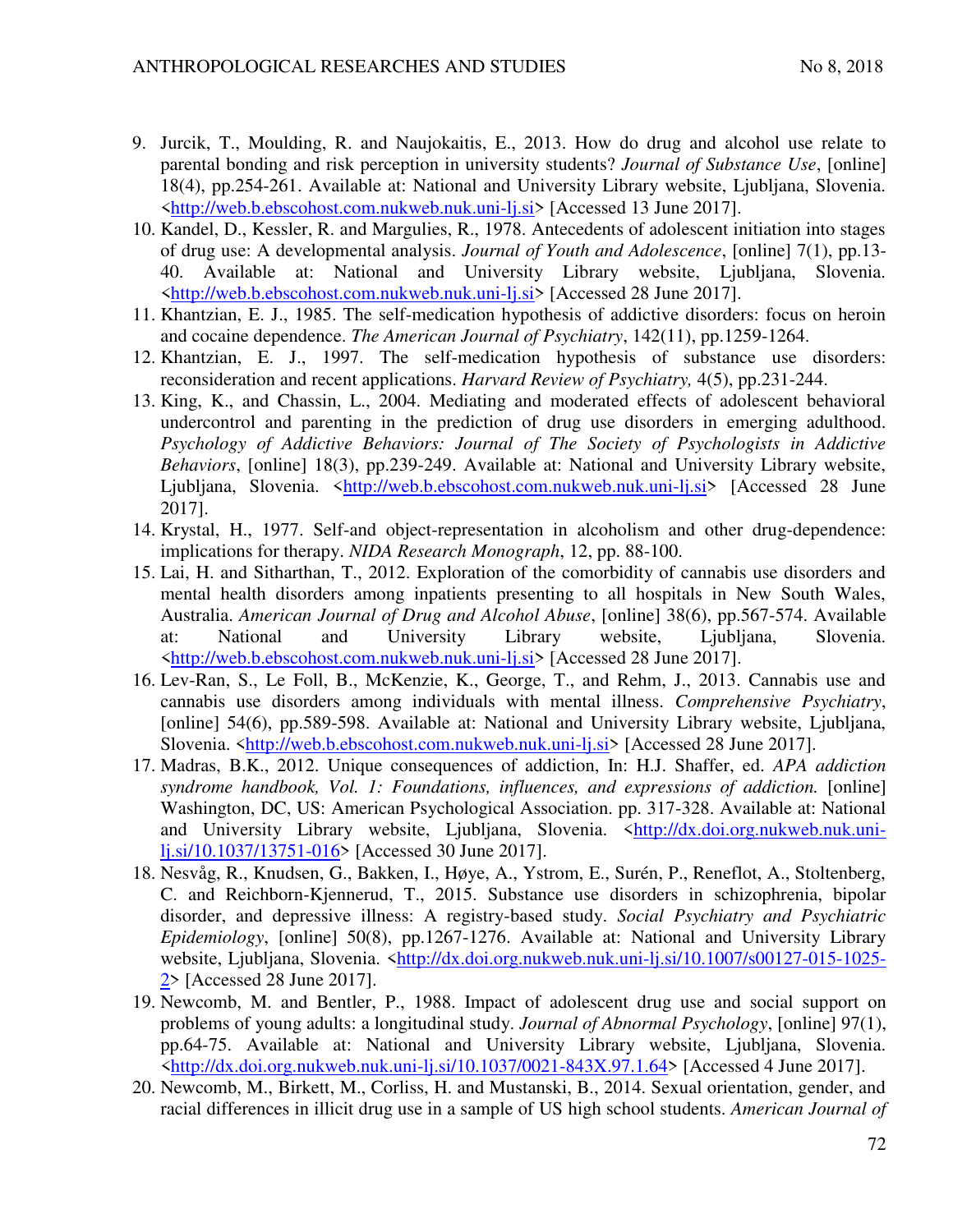*Public Health*, [online] 104(2), pp.304-310. Available at: National and University Library website, Ljubljana, Slovenia. [<http://dx.doi.org.nukweb.nuk.uni](http://dx.doi.org.nukweb.nuk.uni-lj.si/10.2105/AJPH.2013.301702�)[lj.si/10.2105/AJPH.2013.301702 >](http://dx.doi.org.nukweb.nuk.uni-lj.si/10.2105/AJPH.2013.301702�) [Accessed 30 June 2017].

- 21. Parker, G., Tupling, H. and Brown, L., 1979. A parental bonding instrument. *British Journal of Medical Psychology*, 52(1), pp.1-10.
- 22. Rada, C., and Ispas A.T., 2016. Alcohol consumption and accentuated personality traits among young adults in Romania: a cross-sectional study*. Substance Abuse Treatment, Prevention, and Policy, 11:36 DOI:* 10.1186/s13011-016-0080-3, Available at [:http://www.substanceabusepolicy.com/content/11/1/36](http://www.substanceabusepolicy.com/content/11/1/36) [Accessed 30 June 2017].
- 23. Rhodes, T., Lilly, R., Fernández, C., Giorgino, E., Kemmesis, U., Ossebaard, H., Lalam, N., Faasen, I. and Spannow, K., 2003. Risk factors associated with drug use: the importance of 'risk environment'. *Drugs: Education, Prevention and Policy*, [online] 10(4), pp.303-329. Available at: National and University Library website, Ljubljana, Slovenia. [<http://web.b.ebscohost.com.nukweb.nuk.uni-lj.si>](http://web.b.ebscohost.com.nukweb.nuk.uni-lj.si/) [Accessed 28 June 2017].
- 24. Ringen, P., Melle, I., Birkenæs, A., Engh, J., Færden, A., Jónsdóttir, H., Nesvåg, R., Vaskinn, A., Friis, S., Larsen, F., Opjordsmoen, S., Sundet, K. and Andreassen, O., 2008. Illicit drug use in patients with psychotic disorders compared with that in the general population: a crosssectional study. *Acta Psychiatrica Scandinavica*, [online] 117(2), pp.133-138. Available at: National and University Library website, Ljubljana, Slovenia.  $\frac{\text{Khttp:}}{\text{Attpt}}$ .doi.org.nukweb.nuk.uni-lj.si/10.1111/j.1600-0447.2007.01135.x> [Accessed 28 June 2017].
- 25. Ringen, P., Melle, I., Birkenaes, A., Engh, J., Faerden, A., Vaskinn, A., Friis, S., Opjordsmoen, S. and Andreassen, O., 2008. The level of illicit drug use is related to symptoms and premorbid functioning in severe mental illness. *Acta Psychiatrica Scandinavica*, [online] 118(4), pp.297- 304. Available at: National and University Library website, Ljubljana, Slovenia. [<http://web.b.ebscohost.com.nukweb.nuk.uni-lj.si>](http://web.b.ebscohost.com.nukweb.nuk.uni-lj.si/) [Accessed 28 June 2017].
- 26. Rodríguez-Llera, M., Domingo-Salvany, A., Brugal, M., Silva, T., Sánchez-Niubó, A. and Torrens, M., 2006. Psychiatric comorbidity in young heroin users. *Drug and Alcohol Dependence*, [online] 84(1), pp.48-55, Available at: National and University Library website, Ljubljana, Slovenia. [<http://web.b.ebscohost.com.nukweb.nuk.uni-lj.si>](http://web.b.ebscohost.com.nukweb.nuk.uni-lj.si/) [Accessed 28 June 2017].
- 27. Sareen, J., Chartier, M., Paulus, M. and Stein, M., 2006. Illicit drug use and anxiety disorders: findings from two community surveys. *Psychiatry Research*, [online] 142(1), pp.11-17, Available at: National and University Library website, Ljubljana, Slovenia. [<http://web.b.ebscohost.com.nukweb.nuk.uni-lj.si>](http://web.b.ebscohost.com.nukweb.nuk.uni-lj.si/) [Accessed 28 June 2017].
- 28. Stoker, A. and Swadi, H., 1990. Perceived family relationships in drug abusing adolescents. *Drug and Alcohol Dependence*, 25(3), pp. 293-297.
- 29. Strakowski, S. and DelBello, M., 2000. The co-occurrence of bipolar and substance use disorders. *Clinical Psychology Review*, [online] 20(2), pp.191-206, Available at: National and University Library website, Ljubljana, Slovenia. [<http://web.b.ebscohost.com.nukweb.nuk.uni](http://web.b.ebscohost.com.nukweb.nuk.uni-lj.si/)[lj.si>](http://web.b.ebscohost.com.nukweb.nuk.uni-lj.si/) [Accessed 30 June 2017].
- 30. Valentiner, D., Mounts, N. and Deacon, B., 2004. Panic attacks, depression and anxiety symptoms, and substance use behaviors during late adolescence. *Journal of Anxiety Disorders*, [online] 18(5), pp.573-585, Available at: National and University Library website, Ljubljana, Slovenia. [<http://web.b.ebscohost.com.nukweb.nuk.uni-lj.si>](http://web.b.ebscohost.com.nukweb.nuk.uni-lj.si/) [Accessed 30 June 2017].